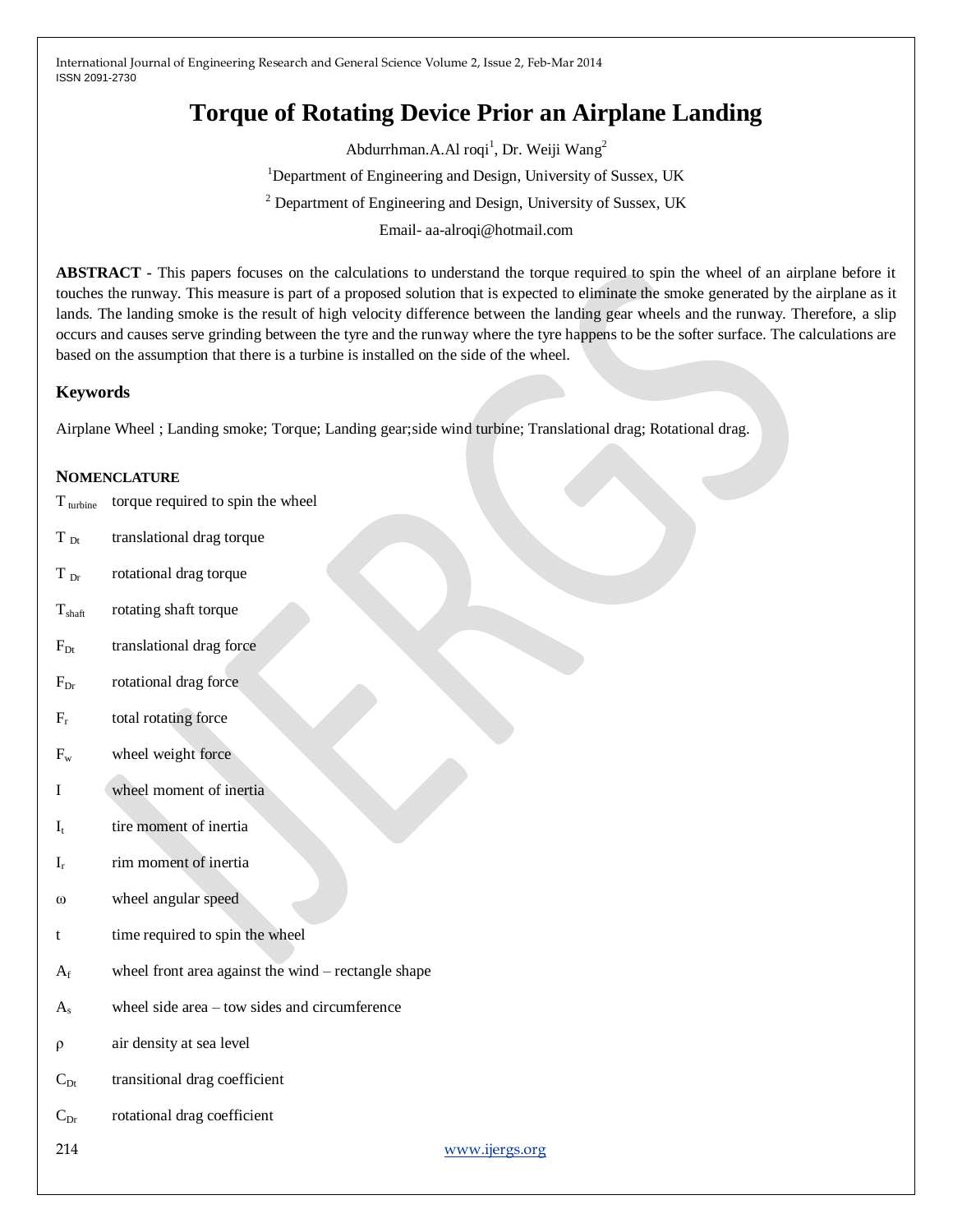#### $C_r$  rolling friction coefficient

R<sup>s</sup> shaft radius

## **INTRODUCTION**

The friction provided by the ground at the airplane touches the runway is always limited and the wheel with inertia needs time to accelerate to the landing speed. Therefore, a slip takes place and higher temperature and smoke are generated. The process of aircraft landing can be identified as one which has a considerable number of effects on the surrounding environment. These range from environmental pollution to other direct impacts on the airport itself. The environmental pollution that results encompasses not just air, and noise but water pollution (Luther, 2007)[1]. Air pollution from aircrafts is caused by two crucial sources of exhaust gases and landing smoke. This paper focuses on the imminent effects of air pollution with regard to the smoke generated during aircraft landing. The aircraft landing procedure causes pollution through a burning of tyres as result of impact of landing and the friction between tyres and the runway surface. The landing effects generate moderately high levels of air pollution (Tomita, 1964)[2]. During aircraft landing, the main wheels are the first to make contact with the ground and spin up; the nose wheel then drops to the runway and the brakes are applied to bring the aircraft to a stop. Visible landing smoke is mainly due to the wheel spin up and subsequently, due to the release of fine aerosol from brake abrasion. Thus, landing smoke is primarily a result of brake and tire wear (Cadle & Williams, 1978)[3]. However, the proposed solution deals with designing side wind turbines. This turbine should be able to spin the airplane's rear wheel before it touches the runway in order to eliminate the landing smoke. Our example for this study is the rear wheel of the Boeing 747-400. The wheel data and the airplane landing speed have been used in this study and the calculations are aimed at knowing how much torque is required to spin the airplane's rear wheel. As the wheel has a symmetric shape, it is imperative that there be a side wind turbine to spin it with.

# **CALCULATIONS**

The wheel is moving through the air with anticlockwise rotation about its axel and zero angle of attack. The forces acting on the wheel and angular direction are shown in figure-1. The torque required from the turbine are anticlockwise direction while the air and shaft torque are clockwise direction. The air flow velocity considered as the airplane landing speed. The air drag force is the source of the side wind turbine torque which depends on the wind.

### **Data**

Airplane approach speed (V) =  $157$  knots =  $80.768$  m/s [4]

Time  $(t) = 30$  sec (time is assume to be enough to spin the wheel).

Table-1, shows the tire and rim data.

### **Table-1 tire and rim data**

|                      | Weight (kg) | Radius (m) | Width $(m)$ |
|----------------------|-------------|------------|-------------|
| Tire $[5]$           | 110         | 0.622      | 0.5588      |
| $Rim$ [5]            | 74.4        | 0.255      |             |
| Wheel axel shaft [6] | --------    | 0.065      | --------    |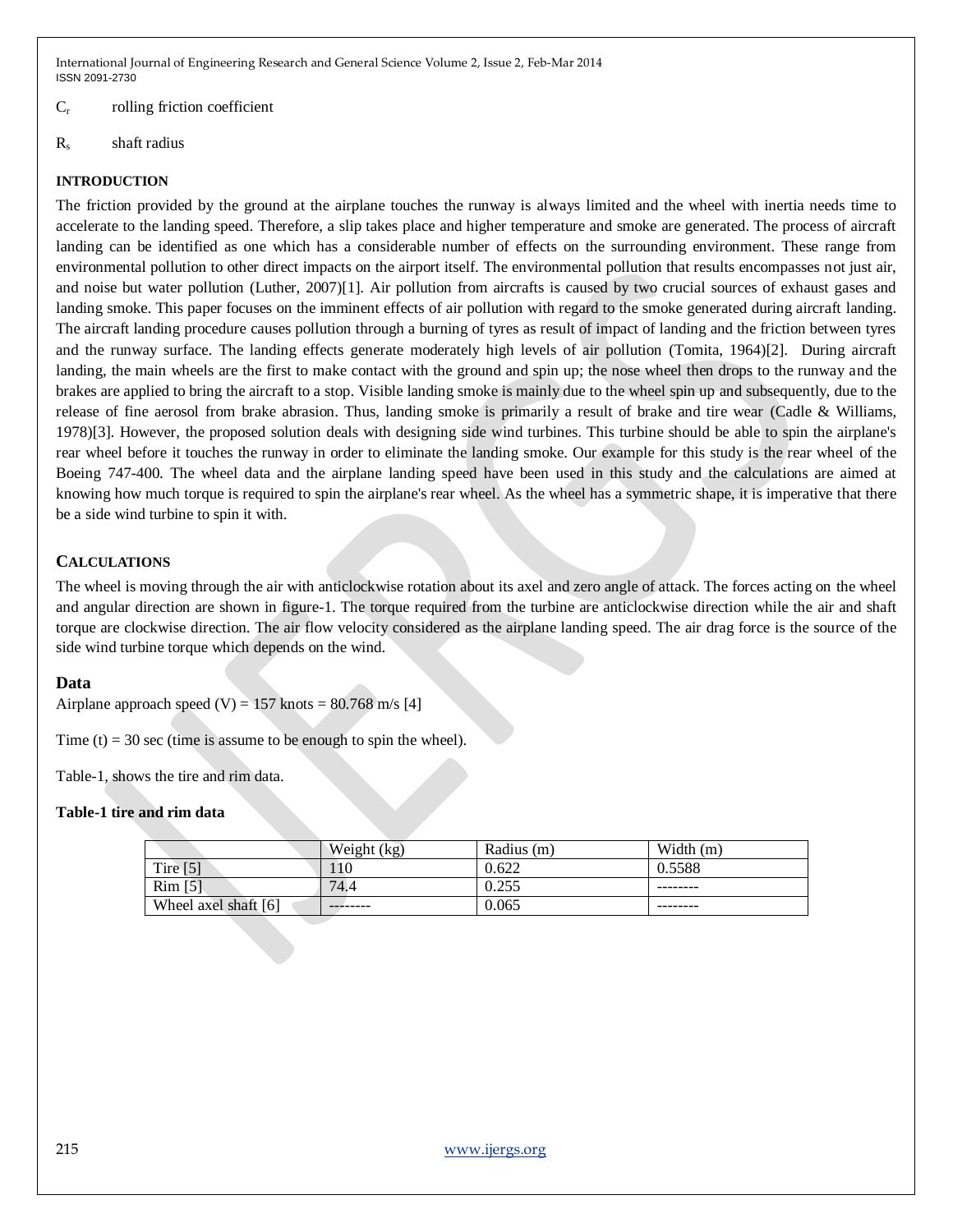

## **Figure-1 Forces on an Airplane Wheel while landing**

The relation for the torque on wheel is given by torque and Newton's Second Law for Rotation. In our example, the main equation for solution is:

```
T_{\text{turbine}}-T_{\text{air}}-T_{\text{shaff}}=T_{\text{wheel}}
```
Where,

T<sub>turbine</sub> torque required to rotate the wheel (Nm)

 $T_{\text{air}}$  air resistance torque (Nm). This torque is two types: T  $_{\text{air}} = T_{\text{D translational}} + T_{\text{D rotational}}$  [7]

 $T<sub>shaff</sub>$  wheel shaft torque (Nm)

Twheel wheel torque (Nm)

### **1-Wheel Torque**

The solution comprises of following working formulae,

 $\omega = \alpha t$ 

Where,

ω wheel angular speed (rad /sec)

 $\alpha$  angular acceleration, (rad/sec<sup>2</sup>)

$$
T_{\text{wheel}} = \alpha I = I \frac{\partial \omega}{\partial t} \ [8]
$$

We first have to calculate angular acceleration  $\alpha$ ) and moment of inertia  $\alpha$ . here, we have to mention that the side wind turbine weight is not consider. So, the designer have to find the weight of the turbine and then re-calculate the equations. Here, the mass moment of inertia of rim (thin plate and circular ring) is given by [9],

 $I_r = \frac{mR_r^2}{2}$  $\frac{R_f^2}{2}$  for thin plate, and I<sub>r</sub>= m r<sup>2</sup> for circular ring

Assume the weight of the ring is  $m_1+m_2 = 74.4$  Kg,  $m_1 = m_2 = 37.2$  Kg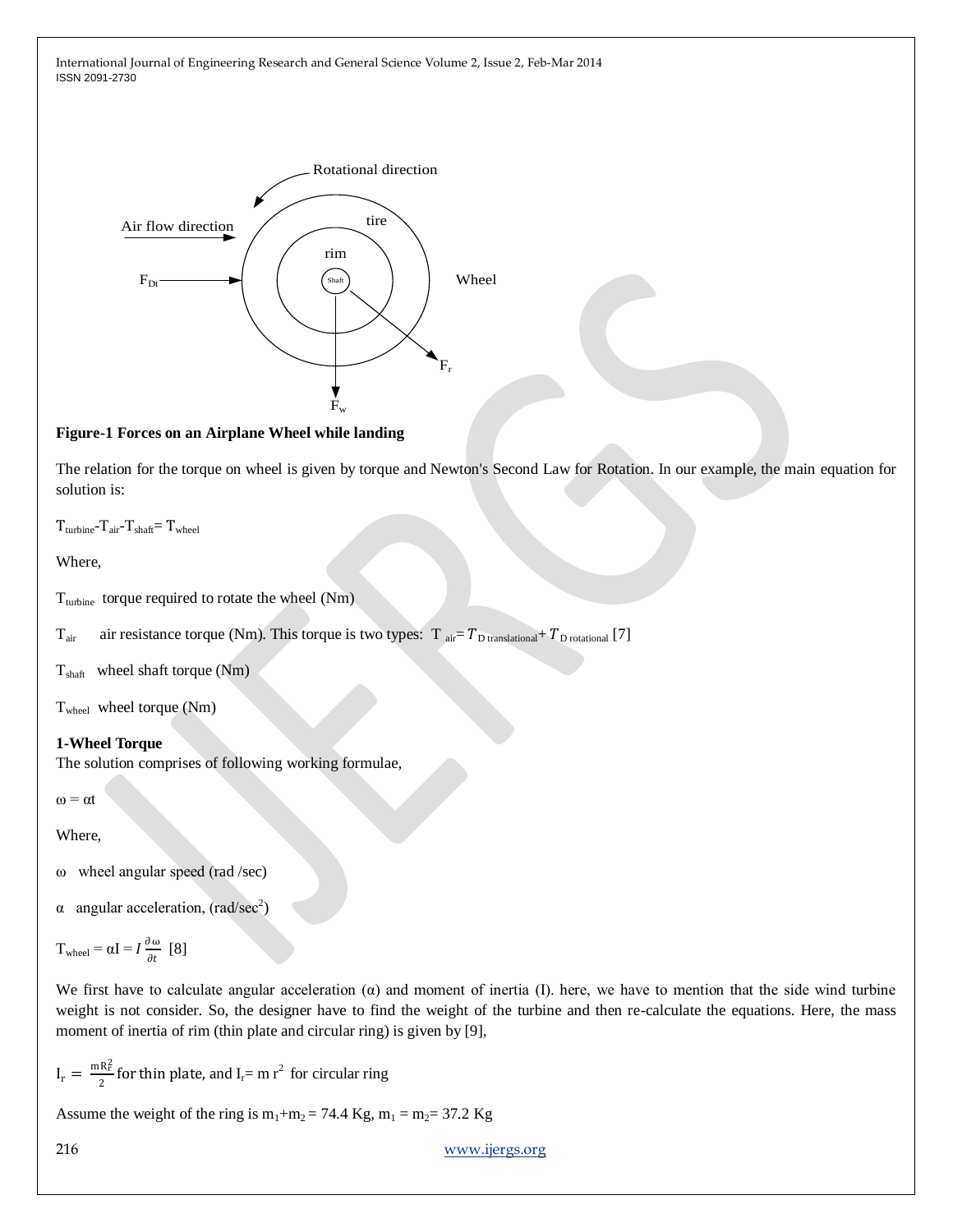Where,  $m_1$  is the weight of the rim flat plate part and  $m_2$  is the weight of the rim circular ring part. Incorporation of values gives us the required moment of inertia of rim.

$$
I_r = m_1 \frac{r^2}{2} + m_2 r^2 = \frac{37.2}{2} \cdot 0.255^2 + 37.2 \cdot (0.255)^2 = 3.628 \text{kg} \cdot \text{m}^2
$$

# **Moment of Inertia for Tire**

By using circular ring equation;  $I_f = m r^2$ 

$$
I_t = 110 (0.622)^2 = 42.56 \text{ kg} \cdot \text{m}^2
$$

Total wheel moment of inertia,  $I = I_t + I_r = 3.628 + 42.56 = 46.19 \text{ kg} \cdot \text{m}^2$ 

In order to find angular velocity  $(\omega)$ , we have the following relation [8],

 $V = r \omega$ 

Rearranging the equation for ω, we get

$$
\omega = \frac{v}{r} = \frac{80.768}{0.622} = 129.85 \text{ rad/sec} (1239.98 \text{rpm})
$$

Similarly, the angular acceleration,

 $\alpha = \frac{\partial \omega}{\partial x}$  $\frac{\partial \omega}{\partial t} = \frac{\omega f - \omega i}{t}$  $\frac{-\omega i}{t} = \frac{129.85 - 0}{30}$  $\frac{35-0}{30} = 4.328$  rad/sec<sup>2</sup>

 $T_{wheel} = I_{wheel} \alpha$ 

 $T_{\text{wheel}} = 46.19 \times 4.33$ 

 $T_{wheel} = 0.2kN.m$ 

### **2-Air Resistance Torque**

There are two types of aerodynamic drag forces acting on the wheel. The component of these forces gives the total aerodynamic drag on the wheel. The two types are translational and rotational drag.

### **A-Translational Torque**

The translational torque is result of translational drag force multiply by the wheel radius. The translational drag is aerodynamic force facing the wheel when it moving during the air. However, the torque in this case can be determined by this equation:

 $T_{Dt}$ =  $F_{Dt}$  r

Where,

FDt translational drag force

To find translational torque, we have to determine the translational force:

 $F_{Dt} = \frac{1}{2}$  $\frac{1}{2} \rho C_{Dt} A_f V^2 [7]$ 

Where,

 $C_{\text{D,t}}$  = 1.98 as flat plate against the wind 90<sup>0</sup>[12]

Wheel frontal area,  $A_f = 2r * t_w = 0.5588 \text{ m} \times 1.244 \text{m} = 0.695 \text{ m}^2$ . Here, we use the wheel facing area which is rectangle shape.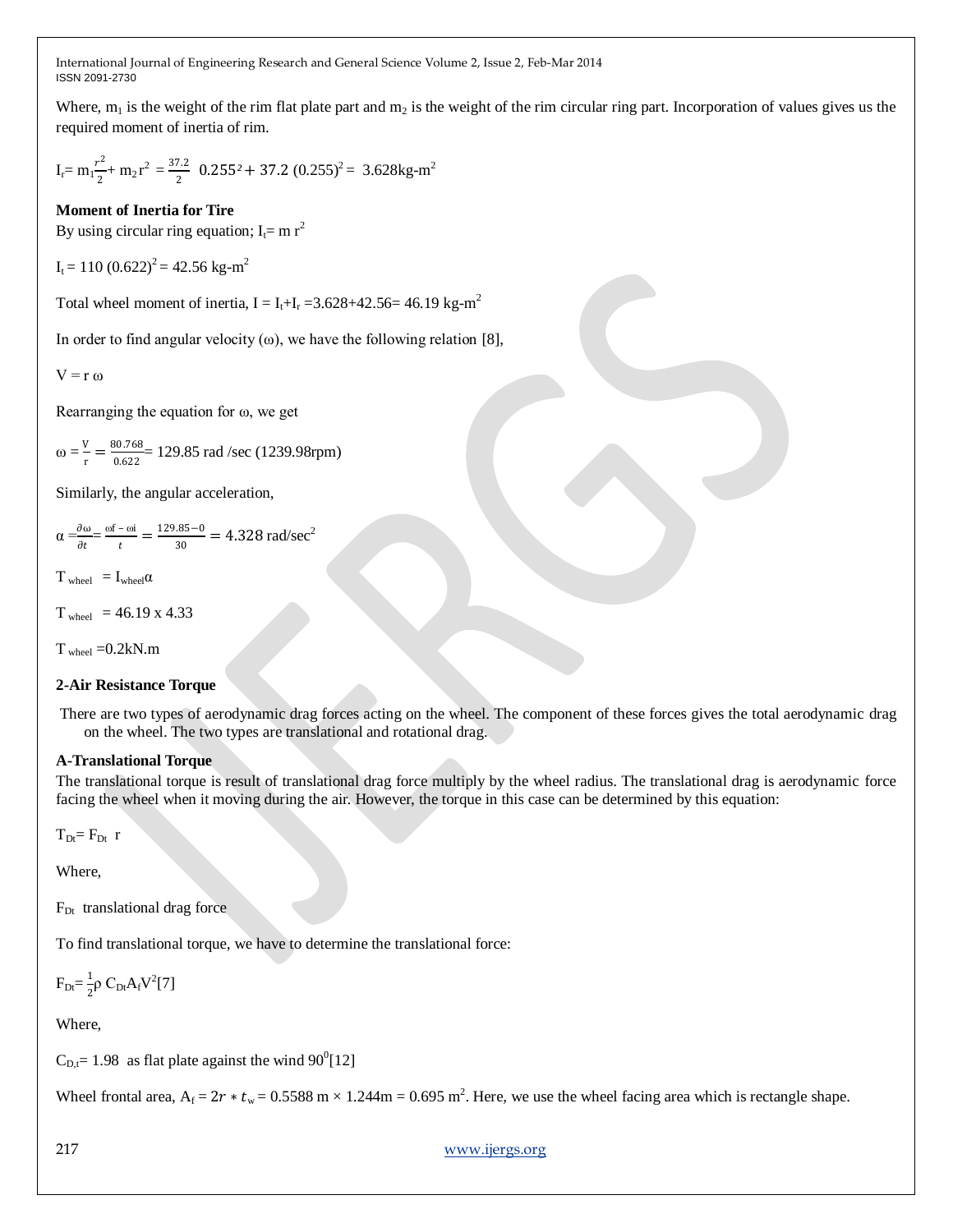Air Density  $\rho_{air}$ = 1.225 kg/m<sup>3</sup>

Air velocity (Airplane approach speed)  $V = 80.768$  m/s

Hence,

$$
F_{Dt} = \frac{1}{2} * 1.98 * 0.695 * 1.225 * (80.768)^2
$$

 $F_{Dt} = 5.498$  KN

And,

 $T_{\text{D translational}} = 0.622 * 5.498 = 3.42$  KN. m

# **B- RotationalDrag Torque**

Rotational drag torque is result of rotational drag force multiply by wheel radues. rotational drag force is result of rotating wheel through the air about its axel. Rotational drag force can be calculated by:

 $F_{Dr} = \frac{1}{2}$  $\frac{1}{2} \rho C_{Dr} A_S r^2 \omega^2 [7]$ 

Where,

As Area of Wheel side (two sides and circumference wheel area)

$$
A_{S} = 2\pi r^{2} + 2\pi r t_{w} = 2\pi r (r + t_{w}) = 2*3.1416^{2} (0.622 + 0.5588)
$$

 $A_s = 23.31$  m<sup>2</sup>

Air Density  $\rho_{\text{air}}$  = 1.225 kg/m<sup>3</sup>

 $C_{Dr}$  rotational drag coefficient

Some previews studies have been done to estimate the drag coefficient by experiments. The researchers found that the distribution of pressure force on a wheel is different when it is at stationary or when it rotates. An experiment was done on a racing car wheel by Fackrell and Harvey[10]; they found that the pressure distribution is morewhen the wheel rotating compared with the same wheel at stationary position. In addition, the coefficients of rotational drag increases to an approximate 10% of the total rotational wheel drag. This is according to wind tunnel experiment on the wheel of a racing car byMorelli.A [11].

That lead to  $C_{Dr}$  is 10% of  $C_{Dt}$  i.e.

 $C_{\text{Dr}} = 0.1 * 1.98 = 0.198$ 

Hence,

 $F_{\rm Dr} = \frac{1}{2}$  $\frac{1}{2}$  \* 1.225 \* 0.198 \* 23.31 \*  $(0.622)^2(129.85)^2$ 

 $F_{Dr}$ = 18.44 KN

And,

 $T_{Dr} = 11.47kN.m$ 

 $T_{air} = T_{Dt} + T_{Dr} = 3.42 + 11.47 = 14.89$  kN.m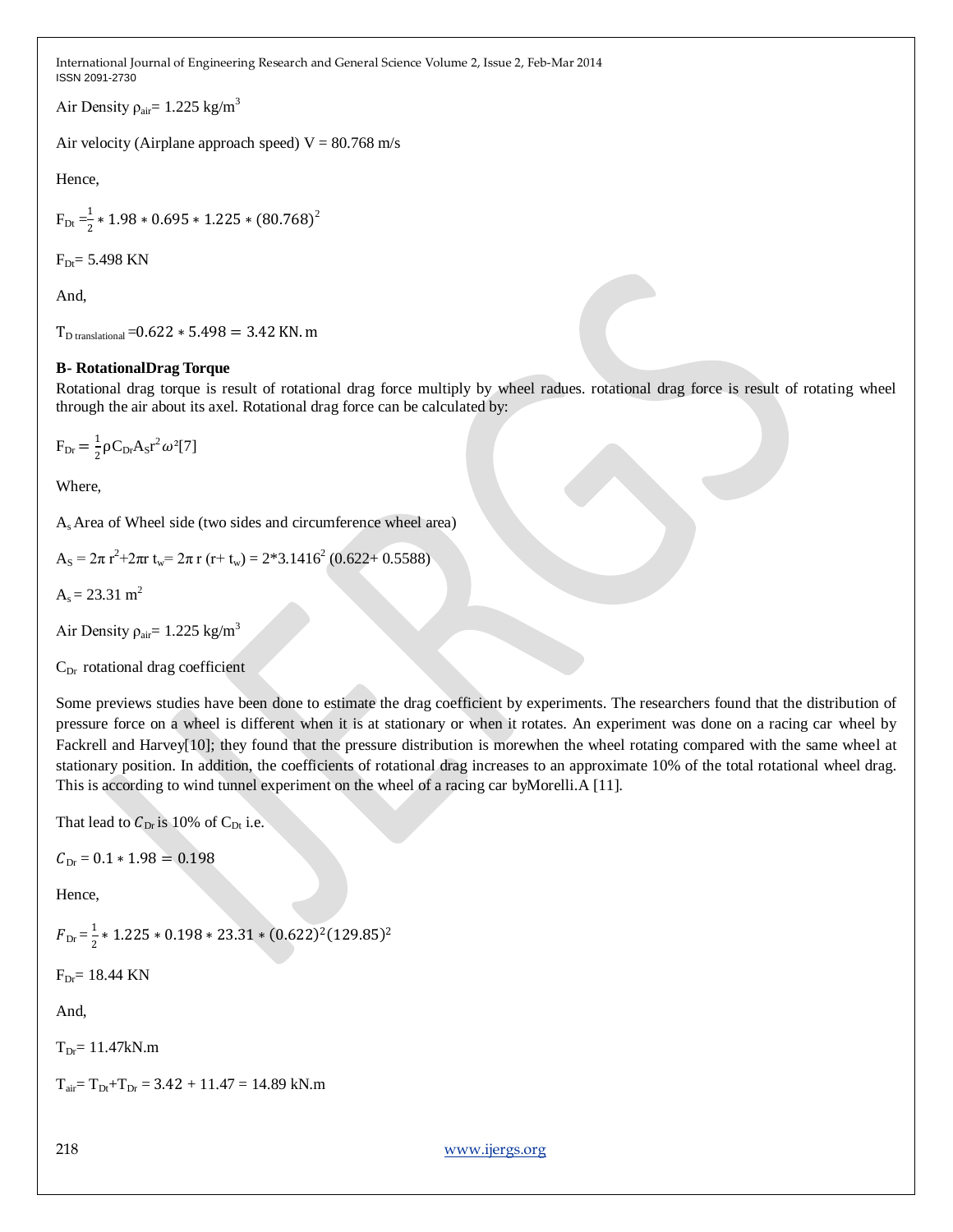## **3-Torque for Shaft Rotation**

The forces acting on the wheel are shown in figure-2. The translational drag and wheel weight forces are acting on the axel shaft. Here, we can calculate the rolling force and then determine the rolling torque:

 $T_{rolling} = C_r * F_r * R_s [12]$ 

Where,

 $C_r$  rolling coefficient friction = 0.001 (assumption as steel to steel)[13]

 $R_s$  wheel axel shaft radius = 0.065m

 $F_r$  rolling force, can be calculate as:



**Figure-2 Diagram of forces acting on wheel shaft**

$$
F_w = 184.4 * 9.81 = 1.81
$$
 KN,  $F_{Dt} = 5.498$  KN

Hence,

$$
F_{r} = \sqrt{F_{Dt}^2 + F_w^2} = \sqrt{(5.498)^2 + (1.81)^2} = 5.788 \text{ KN}
$$

And

 $T<sub>shaff</sub> = 0.001*0.065*5.788 = 0.376$ KN.m

Now the overall torque required by the side wind turbine to spin the wheel during 30 seconds could be given as,

 $T_{turbine} = T_{wheel} + T_{air} + T_{shaft}$ 

 $= 0.2 + 14.89 + 0.376$ 

 $T_{turbine}=15.47kN.m$ 

# **RESULTS AND DISCUSSIONS**

The above listed calculations give us a maximum value of 15.84 kNm for the torque required to rotate an airplane wheel after a time lapse of 30 seconds. The table-2 gives the values of required torque (turbine torque), air torque, wheel torque and angular speed at different times.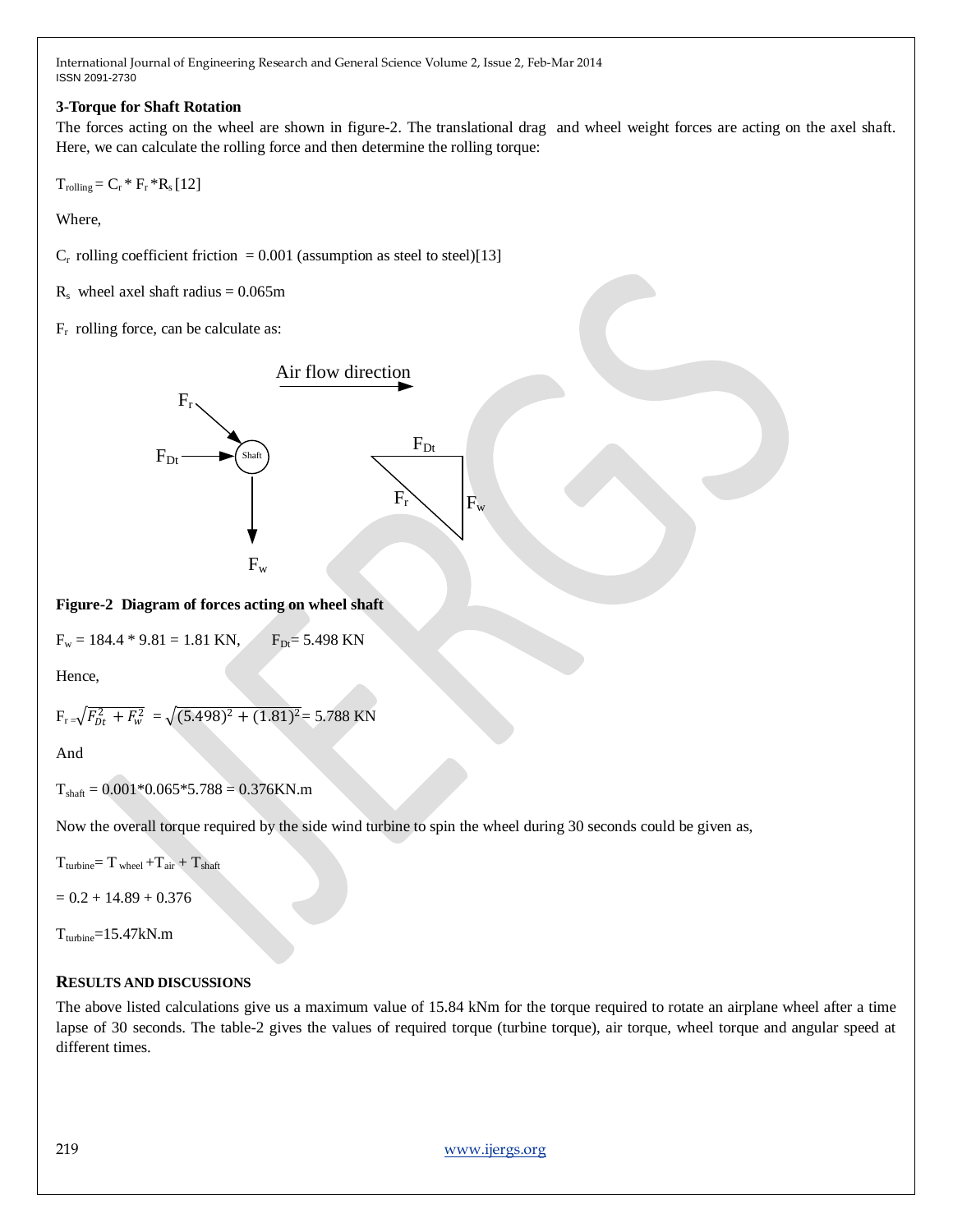| Time (seconds) | Angular speed<br>(rad/sec) | $T_{wheel}$<br>(kN.m) | $T_{\text{air}}$<br>(kN.m) | $T_{\text{turbine}}$<br>(kN.m) |
|----------------|----------------------------|-----------------------|----------------------------|--------------------------------|
|                |                            |                       |                            |                                |
|                | 4.328                      | 0.20                  | 3.43                       | 4.38                           |
|                | 21.642                     | 0.20                  | 3.74                       | 4.69                           |
| 10             | 43.280                     | 0.20                  | 4.69                       | 5.64                           |
| 20             | 86.560                     | 0.20                  | 11.62                      | 12.19                          |
| 30             | 129.850                    | 0.20                  | 14.89                      | 15.84                          |
| 60             | 129.850                    | 0.10                  | 14.89                      | 15.74                          |
| 90             | 129.850                    | 0.07                  | 14.89                      | 15.33                          |
| 120            | 129.850                    | 0.05                  | 14.89                      | 15.32                          |

#### **Table-2 Variation of angular speed and torques with time**

A graphical representation of the tabulated values and discussion on the obtained curves is given here. The figure-3shows that angular speed increases until it reaches a maximum at 129.85 rad/secby acceleration at  $4.328$ rad/sec<sup>2</sup> and then it becomes constant. We get a straight line at a wheel torque of 0.2 kNm during the time range of 0 to 30 seconds as shown in figure-4. Here the curve descents after 30 seconds due to the reason that the angular speed becomes constant after this duration of time. The relation between angular speed and time ( $\frac{\partial \omega}{\partial t}$ ) describes clearly the descent in wheel torque reason.

The variation of torque of air with time is shown in figure-5. Here the air torque curve rises to 14.89kN.m and then becomes constant as it is a function of angular speed. The air torque is the summation of translational and rotational torques. It is rising during the 30 seconds as the rotational torque is a function angular speed. Therefore, when the angular speed becomes constant the air torque turns into steady value. The required torque (turbine torque) is shown in figure-6; it rises until 30 seconds and then becomes almost stable as the wheel continues to rotate with a constant speed. The slight descent in the curve shows decrease in the required torque as it effects by the wheel torque reduction.



**Figure-3 Variation of Angular Speed of wheel**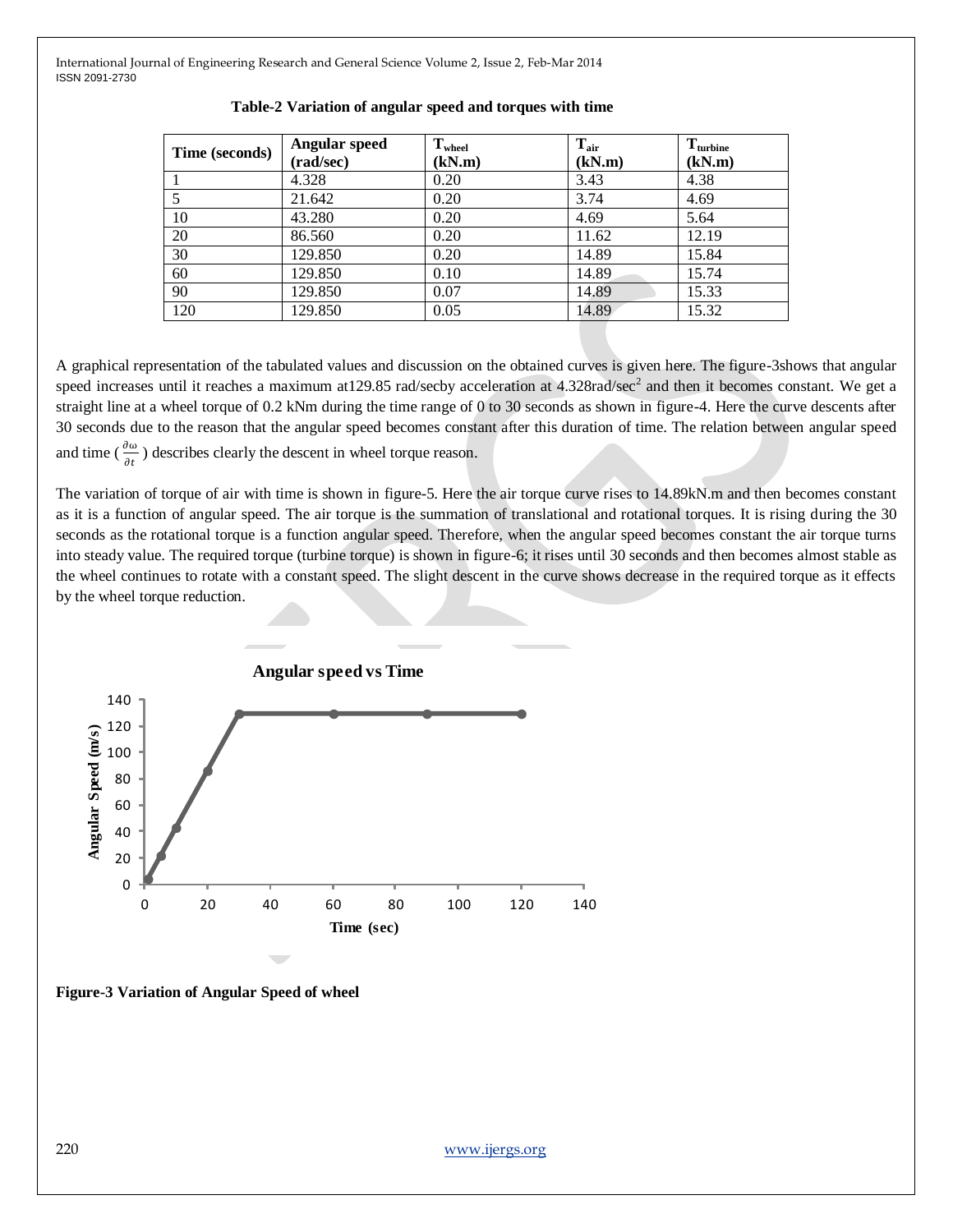